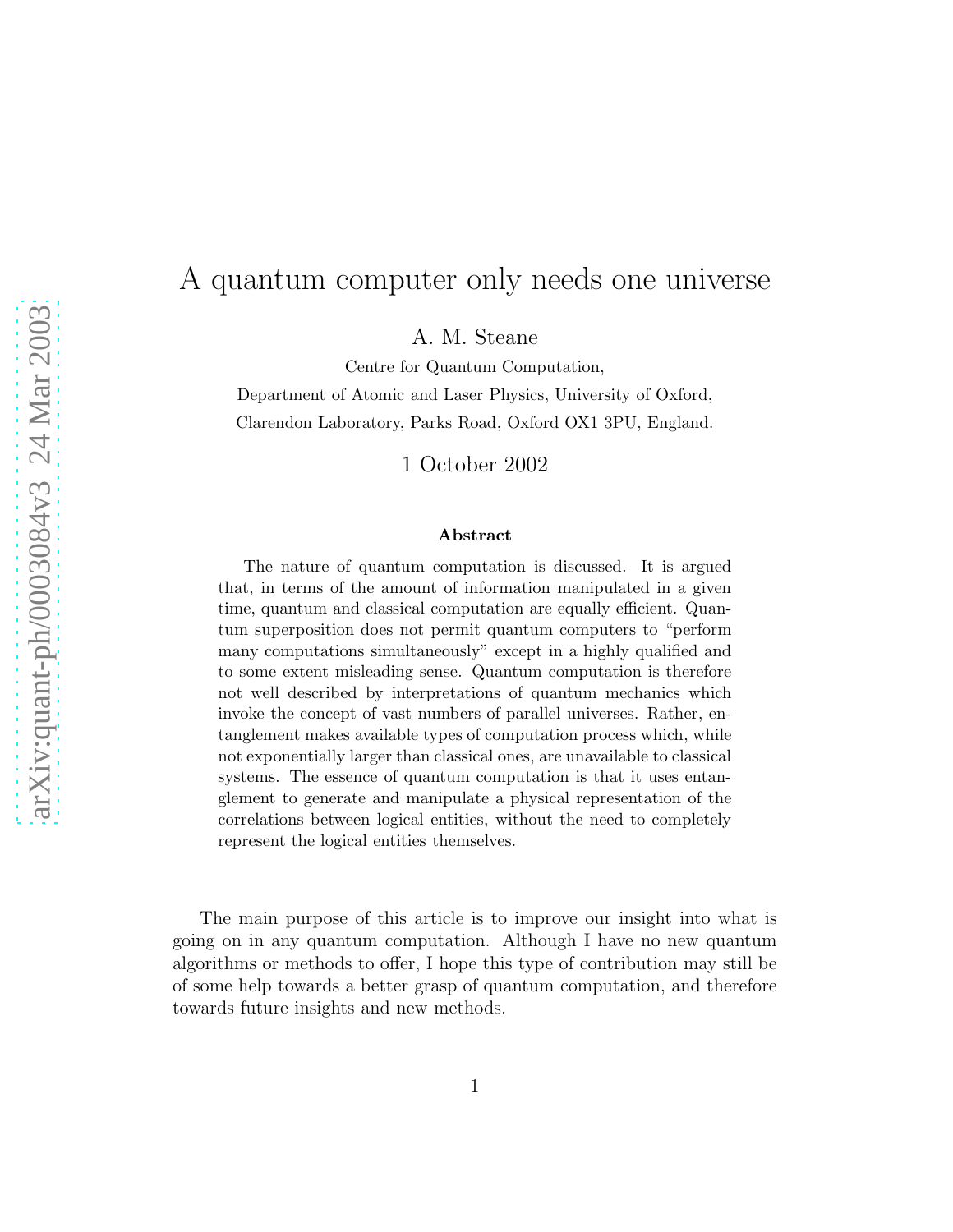The article has been prompted by the often-quoted, though admittedly vague statement, "a quantum computer can perform vast numbers of computations simultaneously". I think this statement is sufficiently misleading that it should have a "health warning label" attached to it, where in this case it is the health of our insight into quantum computing which we need to guard. The statement is sometimes used as evidence that quantum physics is best understood in terms of vast numbers of parallel universes [\[1,](#page-11-0) [2\]](#page-11-1), and therefore that a laboratory demonstration of quantum computing is evidence in favour of such interpretations as opposed to others (though they all make the same predictions). It is not my main purpose here to bring out the logical difficulties of this, or any other, interpretation of quantum physics. However, the title "A quantum computer only needs one universe" conveys the conclusion of the present discussion: quantum computers are not wedded to "many worlds" interpretations, not only in terms of the prediction of the results of experiments, but also in terms of insight into what is going on within the quantum computational process.

The discussion will consist of a sequence of seven remarks followed by a proposition. The intention is to point out features of quantum computing processes which suggest that a better insight into quantum computing is gained by thinking of it as a small process which exploits correlations provided by entanglement, rather than a large process which exploits massive parallelism. The thesis is that quantum computation offers not a greater amount of computation in a given system size and time, but rather a more flexible type of process than is available in classical computation. The final proposition is a view of what the essence of this further flexibility is, namely an efficient way to represent and manipulate correlations.

### 1 Seven remarks

Background to remark 1. For the purpose of this first remark, by "computations" we mean elementary processing operations which achieve some given degree of transformation of a body of information, such as evolving it from one state to an orthogonal state. It is certainly not self-evident that a quantum computer does exponentially more computations than a classical computer of similar size calculating for a similar time, since there are not exponentially more computational results available. This follows immediately from Holevo's theorem [\[3,](#page-11-2) [4\]](#page-11-3) on the capacity of a quantum channel to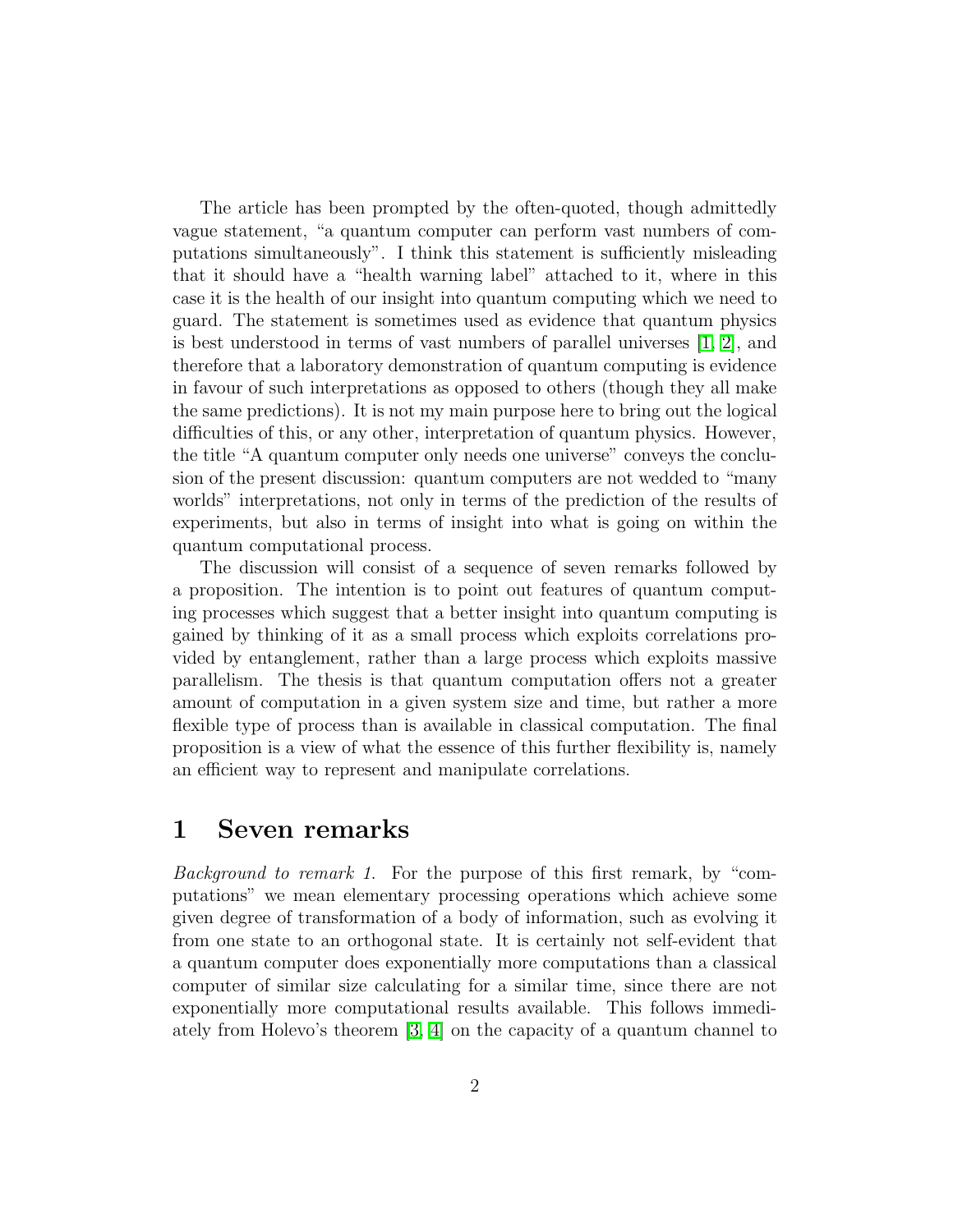transmit classical information. We may deduce that whatever else may be said about a quantum computer, it does not constitute many classical information processors. (It is self-evident that it does constitute one quantum information processor). No one, to my knowledge, has seriously argued that a quantum computer does constitute many classical information processors, but informal statements implying this have been quite common (and I have not been totally innocent of them).

Furthermore, when a classical computer simulates the action of a quantum computer, it may need exponentially more time steps or physical components, but then it also yields exponentially more information about the final state. Therefore:

Remark 1. Quantum computers cannot manipulate classical information more efficiently than classical ones, and the total information about the dynamics of a quantum system which can be obtained by classical computing cannot be obtained more efficiently by quantum computing.

In this sense, the two types of computing are equally efficient. Nevertheless, the ability of a quantum computer to be focused onto specific desired results remains highly significant and useful, for the same reason efficient classical algorithms are significant compared to inefficient ones.

Background to remark 2. Some insight into computational efficiency can be obtained by examining the difference between an efficient and an inefficient classical algorithm for the same problem. Take as an example problem that of finding an item in an ordered list (for example, a name in an alphabetically ordered list). In order to make the problem capable of being efficient both in space and time, we assume that elements of the list can be generated by some fast algorithm  $f$ . The problem is then equivalent to that of finding the root of a monotonic function  $f(x)$ , where x is an integer between zero and  $N-1$ (where for an *n*-bit problem,  $N = 2<sup>n</sup>$ ). An efficient algorithm is the binary search (examine  $f(N/2)$ , and then according as it is less than or greater than zero, discard the first half or the second half of the list, and repeat). An inefficient algorithm is the exhaustive search (examine every element in turn, until the root is found). If we make a direct comparison between the binary search and the exhaustive search, forgetting for a moment our understanding of number theory, then each step of the binary search appears to accomplish an exponentially large number, of order  $N/2$ , steps of exhaustive search.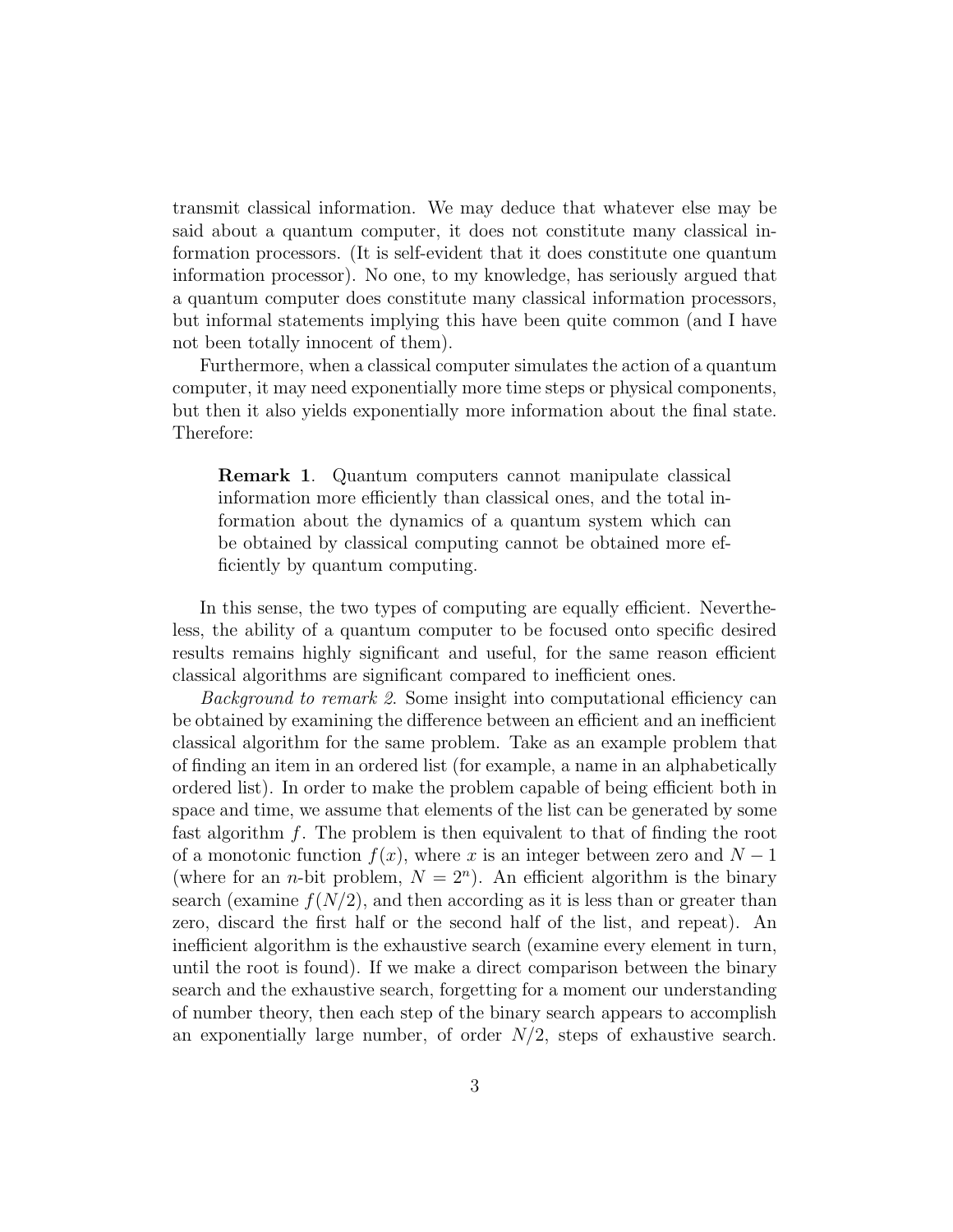For example if  $f(N/2) < 0$  then in one step of the binary search we have apparently accomplished the N/2 'computations'  $f(0) \neq 0$ ,  $f(1) \neq 0$ ;  $f(2) \neq 0$  $0, \dots f(N/2) \neq 0$ . Actually, of course, only one of these computations has been carried out: the rest follow by a process of reasoning, drawing on the definition of number and the statement that  $f(x)$  is monotonic.

Remark 2. The quantity "amount of computation" is not correctly measured by counting the number of steps which would have had to be accomplished if the computation had been done another way.

Therefore, to measure the "amount of computation" carried out in a quantum algorithm such as Shor's, it is inappropriate to count the steps which a classical computer would have needed. A laboratory demonstration of Shor's algorithm does not constitute proof that huge amounts of computation have taken place in a small system in a small time—unless there is a proof to that effect which we have not yet considered.

<span id="page-3-0"></span>Background to remark 3. The "proof" (or rather, evidence) usually offered is the presence of processes such as

$$
\sum_{x=0}^{2^{n}-1} |x\rangle |0\rangle \to \sum_{x=0}^{2^{n}-1} |x\rangle |f(x)\rangle , \qquad (1)
$$

in a quantum algorithm such as Shor's. However, we know that such a process does not constitute "evaluation of N values of the function" except in a highly qualified sense, since upon examining the computer, we will only be able to learn one value of the function. To that extent the situation is comparable to the classical binary search, where when a single function evaluation was carried out, an appearance of vast numbers of parallel evaluations arose when the algorithm was looked at from a perspective which lacked insight. Therefore, it remains open whether the mathematical notation of [\(1\)](#page-3-0) is giving a misleading appearance or a good insight into the quantity of computation.

Let us consider examples of notations which give an impression of many simultaneous computations, but where we can prove this to be a false impression. I will propose first an artificial classical example, and then a more powerful quantum one. Suppose we have a collection of  $n$  compass needles. Each needle can indicate north, south, east or west, or any other direction. The direction is a two-component vector which we write with the notation  $[\psi]$ . We will use our needles as a simple classical computing device, in which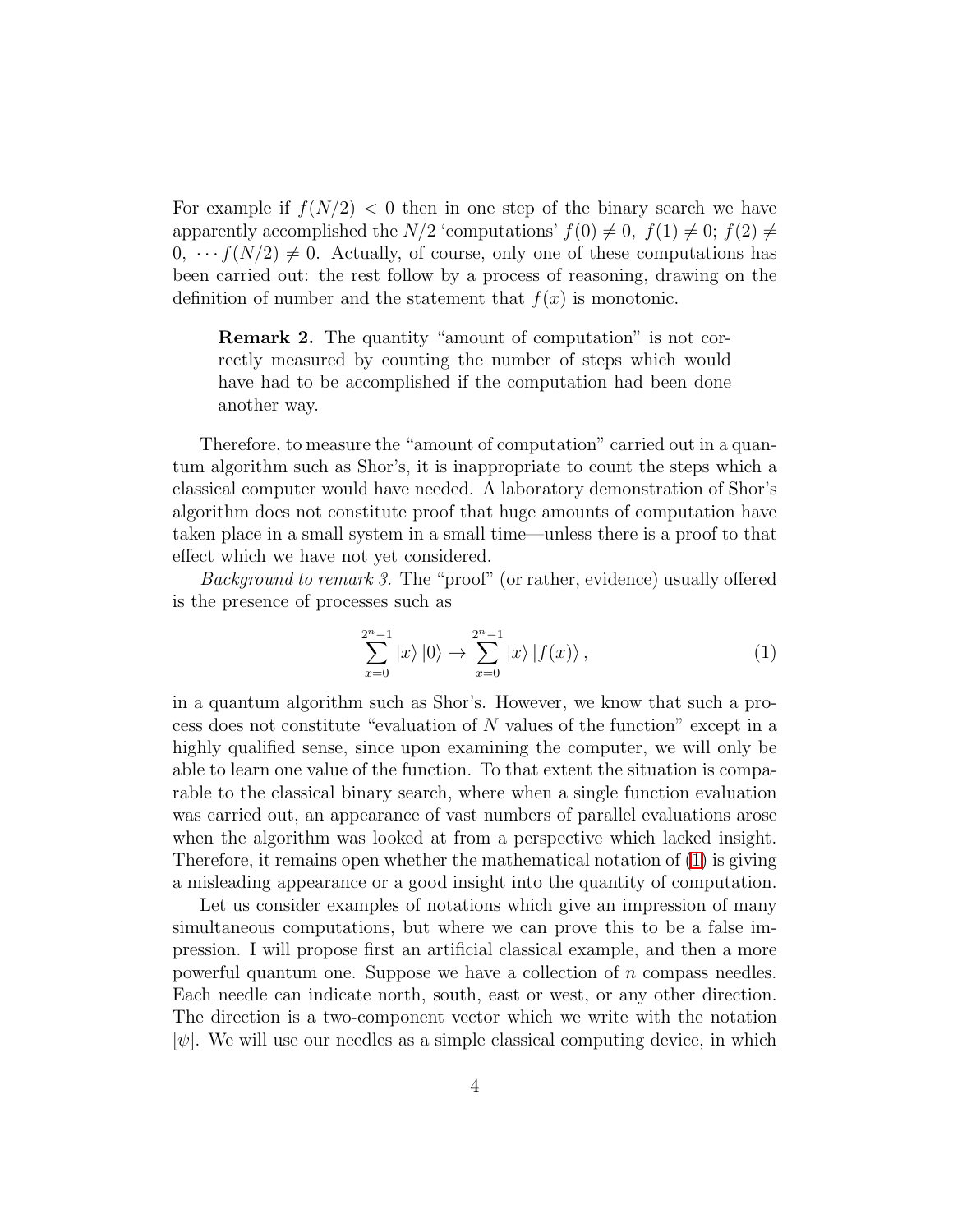pointing north represents zero and pointing east represents one. The vector for north may therefore be conveniently written [0], and the vector east can be written [1]. A state of n needles such as  $[0][1][0][1]$  is written [0101]. Suppose we begin with all needles pointing north, and then rotate each needle to point northeast. This requires  $n$  elementary operations, and performs the process

<span id="page-4-0"></span>
$$
[0] \to \frac{1}{2^{n/2}} \sum_{x=0}^{2^n - 1} [x]. \tag{2}
$$

Our computer now "stores all the values of x from  $x = 0$  to  $x = 2<sup>n</sup> - 1$ simultaneously". It has also just "performed  $2<sup>n</sup>$  evaluations of the function  $f(x) = x$ " in only *n* steps! Actually, of course, this computer only "stores" all those values in a highly qualified (and in this case almost useless) sense, and only "evaluates" all those function values in a highly qualified sense, despite the appearance of [\(2\)](#page-4-0). (More complicated functions can be evaluated "in parallel", by many methods: for example, by operating a sequence of base-3 logic gates on the needles, where the three logic states for each gate input and output are [0],  $2^{-1/2}([0] + [1])$  and [1], and then interpreting the final state of the needles as a superposition of binary numbers. Of course this is of no practical value, and only a small family of functions can be treated). This is a good illustration of the fact that the essential element in quantum (as contrasted with classical) computing is not superposition but entanglement. It is the entanglement in the right hand side of [\(1\)](#page-3-0) which makes the quantum state computationally useful, and it is entanglement which is hard to express succinctly in mathematical notation.

A more powerful example is given by the Gottesman-Knill theorem [\[5,](#page-11-4) [4\]](#page-11-3) (I take the statement from [\[5\]](#page-11-4)):

Gottesman-Knill theorem: Any quantum computer performing only: a) Clifford group gates, b) measurements of Pauli group operators, and c) Clifford group operations conditioned on classical bits, which may be the results of earlier measurements, can be perfectly simulated in polynomial time on a probabilistic classical computer.

When we recall that the Clifford group contains both Hadamard rotations and controlled-not gates, we see the strength of this statement. It means that there exist many quantum algorithms which, when written down in standard state-vector notation, have an appearance of multiple parallel computations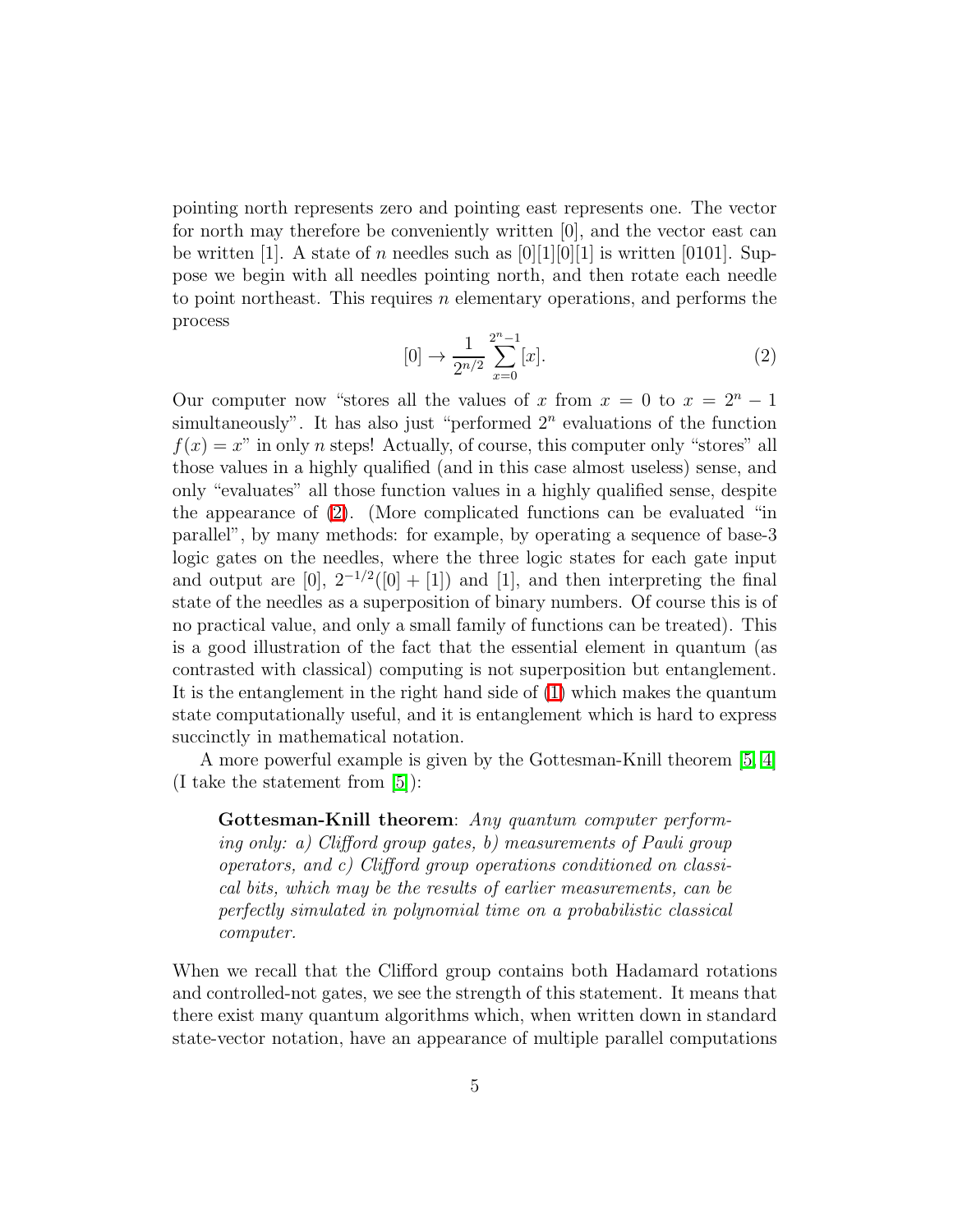just as strong as that of [\(1\)](#page-3-0), and yet which can be classically simulated efficiently.

Remark 3. In view of the fact that it is possible for mathematical notation to give a false impression of the quantity of computation represented by a given process, impressions such as the one contained in [\(1\)](#page-3-0) do not give a reliable guide to quantity of computation.

Such an impression may merely reflect a weakness of the mathematical notation, not a profound insight into what is going on.

To conclude so far, when a quantum computer is evolved through a process such as [\(1\)](#page-3-0) it is sometimes stated that the quantum computer 'computes' all the function evaluations  $f(x)$ . It is then asked, how can this be so, when a classical computer would need exponentially more time and/or space to compute all these things? However, this is a simple case of the same word 'compute' being used to mean two essentially different things, so there is no paradox. The quantum computer process [\(1\)](#page-3-0) is being compared to the very different process

$$
|0\rangle |1\rangle |2\rangle \cdots |2^n - 1\rangle \rightarrow |f(0)\rangle |f(1)\rangle |f(2)\rangle \cdots |f(2^n - 1)\rangle. \tag{3}
$$

<span id="page-5-0"></span>There is no reason why two such thoroughly different processes should require similar resources.

The argument so far has not produced an indisputable case, but in view of the remarks made, I would say the burden of proof lies with those who claim that quantum computation does really constitute a vast quantity of computation carried out in parallel. The remaining remarks argue directly against that claim. The aim of the discussion is not merely to say what quantum computation is not, however—I will also argue for an alternative, admittedly incomplete, view of what it is.

**Remark 4.** An *n*-qubit quantum computer is only sensitive to decoherence to the level  $1/Poly(n)$ , not  $1/\exp(n)$ , in the case that different qubits have independent decoherence. If the quantum computer were really "doing  $2^n$  computations", and the result depended on getting a large proportion of them right, then we would expect it to be sensitive to errors at the level  $1/2^n$ , which it is not.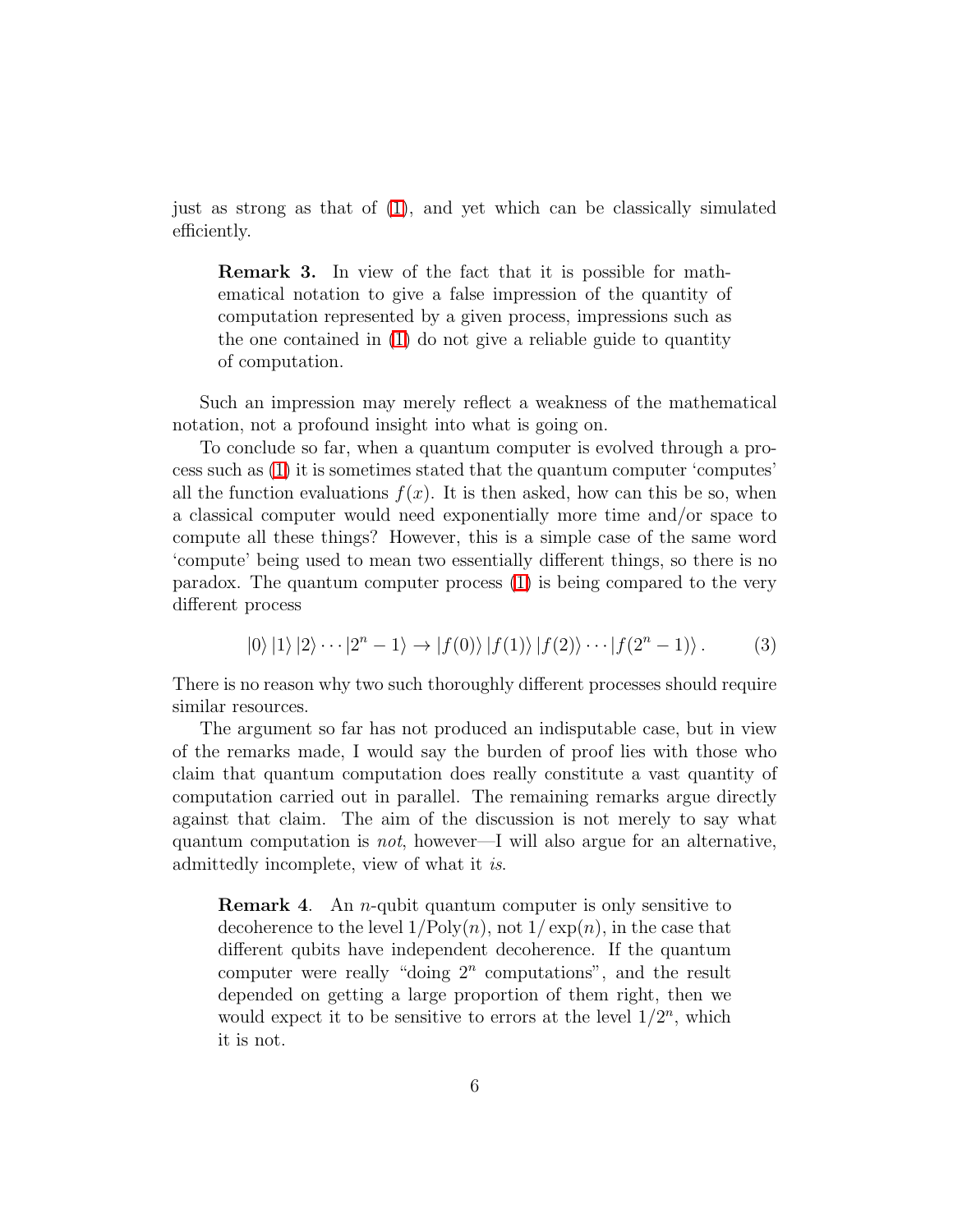I feel this point is so strong that it suffices on its own to rule out the concept of "vast parallel computation".

Background to remark 5. Quantum computing is now a field which has reached a modest degree of maturity, but there are still profound unresolved basic issues, chiefly the nature of entanglement involving more than two parties, and the general problem of constructing algorithms which take advantage of quantum physics. Almost certainly insights into each of these will contribute to understanding the other. Although most work on quantum algorithms uses the model of a quantum register with a network of logic gates, it is well known that other computing models are possible, for example cellular automata. Most such models are close cousins of the network model. Recently a new model was discovered which can be shown to reproduce the results of the network/register model, but which also can produce behaviour outside that model. This new model is the 'cluster state' computer, or 'oneway computer' discovered by Raussendorf and Briegel [\[6,](#page-12-0) [7\]](#page-12-1). The central elements are the preparation of a special entangled state of many qubits at the outset of the computation (the cluster state), followed by appropriatelychosen measurements of single qubits. No further elements are needed (in particular, no unitary 'logic gates', whether on one or more qubits, are needed, nor are joint measurements of two or more qubits needed). The choice of measurements at a given stage depends on the outcome of previous measurements. It can be shown that this model can be used to reproduce the action of any quantum network, with similar resources (qubits and time). However, it can also produce behaviour which has no natural interpretation in terms of networks of logic gates. For example, the number of steps ('logical depth') required to accomplish a desired transformation can be much smaller (e.g. a constant rather than a logarithm of the input size), and the temporal ordering of the measurements can be unrelated to the sequence of gates in a network designed to accomplish the same algorithm.

The cluster state prepared at the outset is a fixed state which does not depend on the computation to be performed. The measurements to be implemented at any time are determined from two pieces of classical information: a set of angles given by the algorithm, and the 'information flow vector' which is a classical bit-string of length  $2n$  where n is the size of the input information. This bit-string is updated depending on the outcomes of the measurements, and half of it gives the algorithm's output when all measurements are complete.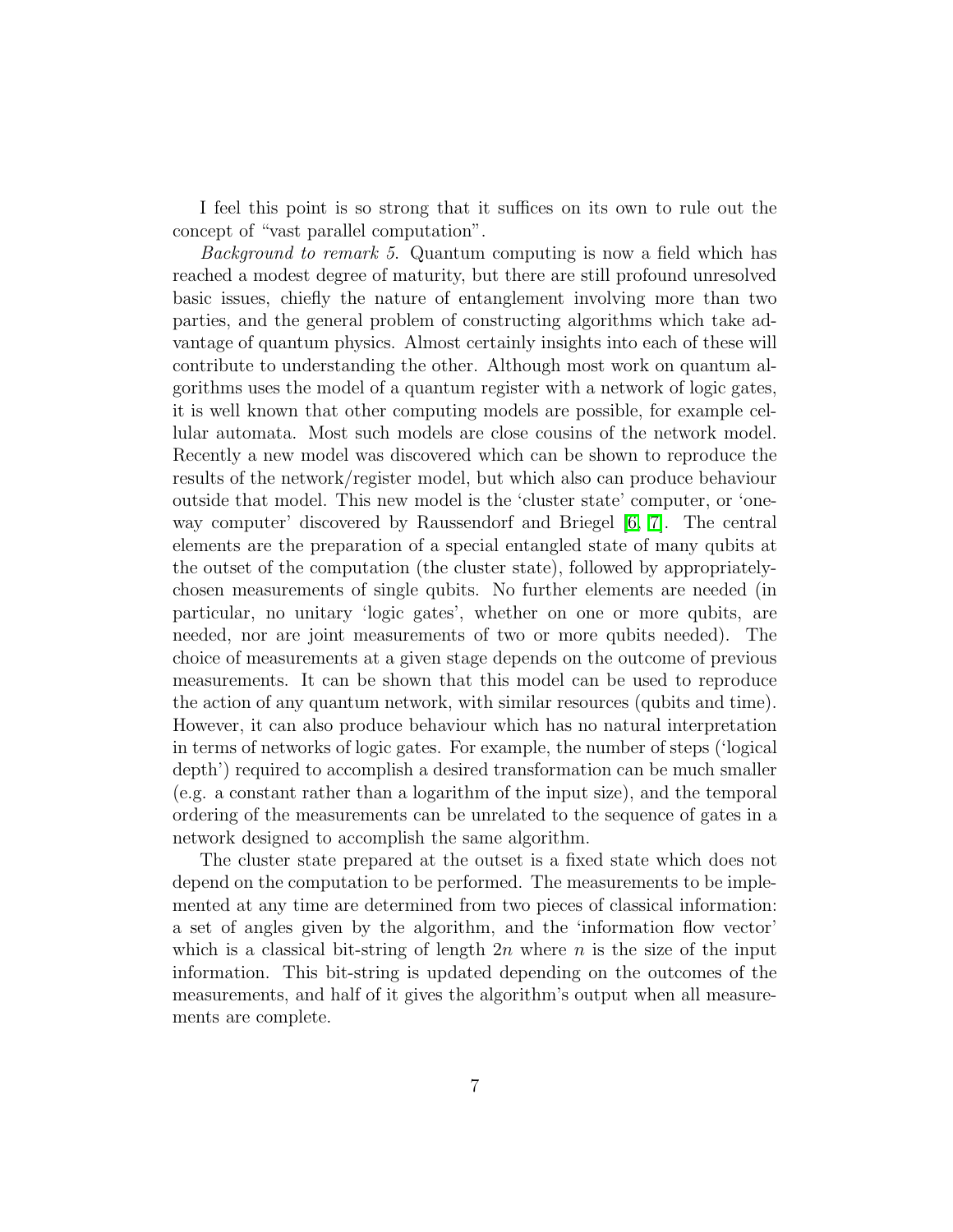Remark 5. The evolution of the cluster-state computer is not readily or appropriately described as a set of exponentially many computations going on at once. It is readily described as a sequence of measurements whose outcomes exhibit correlations generated by entanglement.

In order to design an algorithm for this or any other computer, it is natural to think in terms of classical information in the first instance, simply because that is the only way we know well. For example one might start from a network model, analyzed in a computational basis, and make use of the "quantum parallelism" concept of eq. [\(1\)](#page-3-0). This is certainly one good way to think about designing algorithms. However, the actual evolution of the cluster state computer has no ready mapping onto this analysis. The main features are instead the information flow vector, and the cluster state whose entanglement slowly disappears as more and more measurements are made on it. The information being processed must reside in these two, but the qubits play almost a passive role, in that they are prepared at the outset in a standard state, and thereafter simply measured one at a time. Rather than 'performing computations in superposition', the role of the quantum information is to provide a resource, namely entanglement, which permits the measurement outcomes to exhibit correlations of a different nature to those which would be possible with a set of classical bits.

Background to remark 6. I have argued that it is not true that a quantum computer accomplishes a vast number of computations all at once. A statement which, by contrast, has a clear meaning, and which I think is more useful, is that a quantum computer can compute a specific desired result, such as the period of a function, using much fewer resources than a classical computer would need. Now, when we examine how it is that some classical algorithms are more efficient than others, we find (as in the ordered search example considered above) that the efficient algorithms do not generate (either temporarily or permanently) unnecessary subsidiary results. It is natural, therefore, to ask whether quantum computers out-perform classical ones for the same reason. In view of the fact that, as I have already argued, the two types of computer are equally efficient, in terms of quantity of computations in a given time, this is probably the only available route for improved efficiency. When we examine an efficient quantum algorithm such as Shor's, we find that it is indeed essential to the working of the algorithm that the evaluations of  $f(x)$  in superposition do not individually have any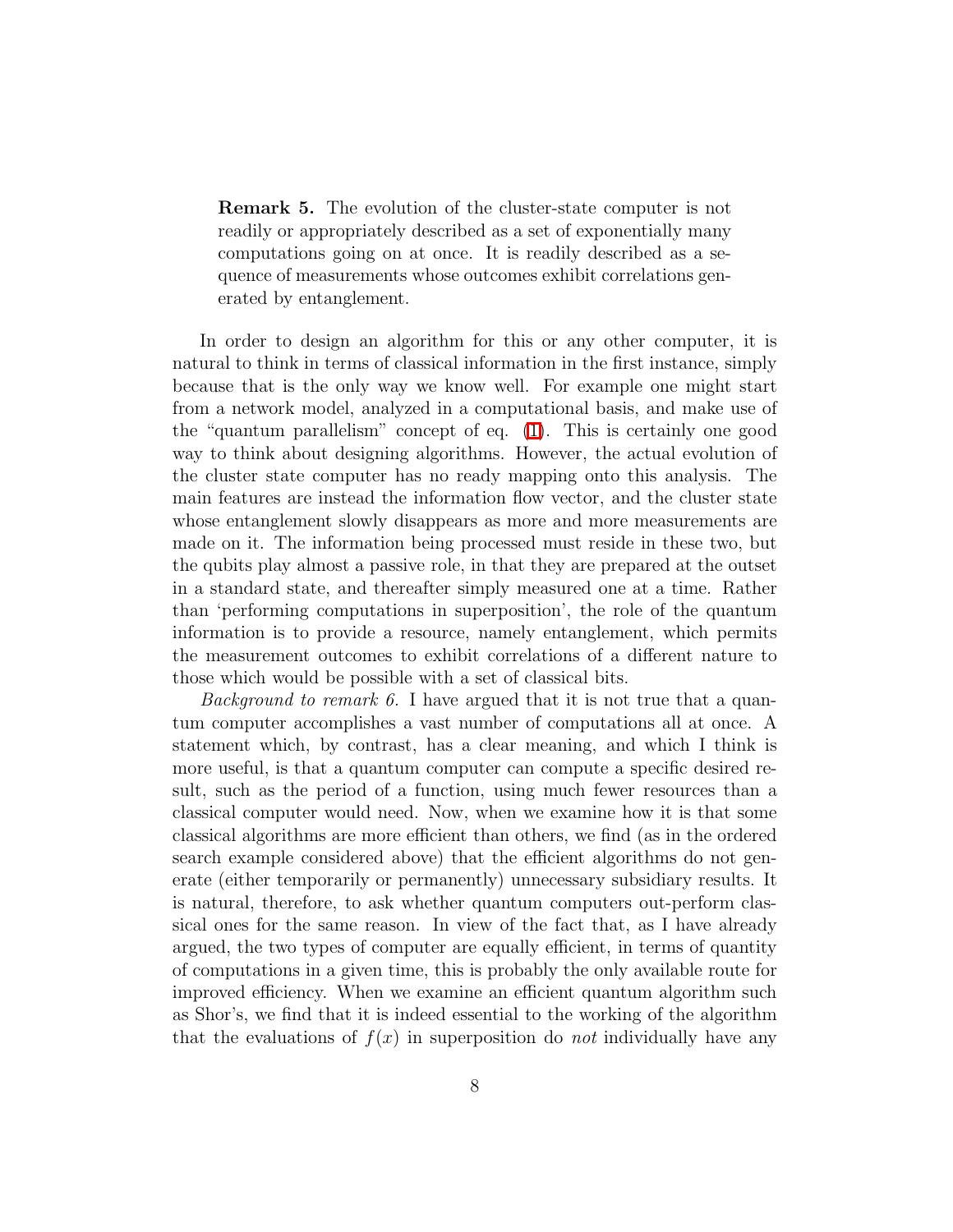subsequent influence on other parts of the universe. If they did, the resulting entanglement would prevent the algorithm from working. The algorithm only establishes the correlations, such as that between  $f(x)$  and  $f(x + r)$ where  $r$  is the period, not the individual values themselves.

Remark 6. Whenever one algorithm for a given problem is substantially more efficient than another, the more efficient algorithm generates much less extraneous classical information.

Both memory resources and time must be included when measuring efficiency. The value of this remark is that it applies uniformly to classical and to quantum computing, and to their comparison. It implies that we should understand a gain in computational efficiency as a given result achieved with less processing, not as a given result achieved with the same amount of processing but in parallel.

Remark 7. The different "strands" or "paths" of a quantum computation, represented by the orthogonal states which at a given time form, in superposition, the state of the computer (expressed in some product basis) are not independent, because the whole evolution must be unitary.

This remarks underlines the fact that in a quantum computer a single process is taking place, not many different ones. One practical result is that quantum computation cannot give an efficient algorithm for the unstructured search problem[\[8\]](#page-12-2).

# 2 Entanglement, superposition and correlations

It is undisputed that entanglement plays an important role in quantum computing, though the elucidation of this role is an ongoing research area. By definition, an entangled state cannot be written as a product, so if we want to write it down we will have to write a sum of terms. Owing to the linearity of quantum mechanics, subsequent unitary operations cause these terms to evolve independently, and the attraction of the picture of multiple parallel computations comes from this. However, this feature is no different from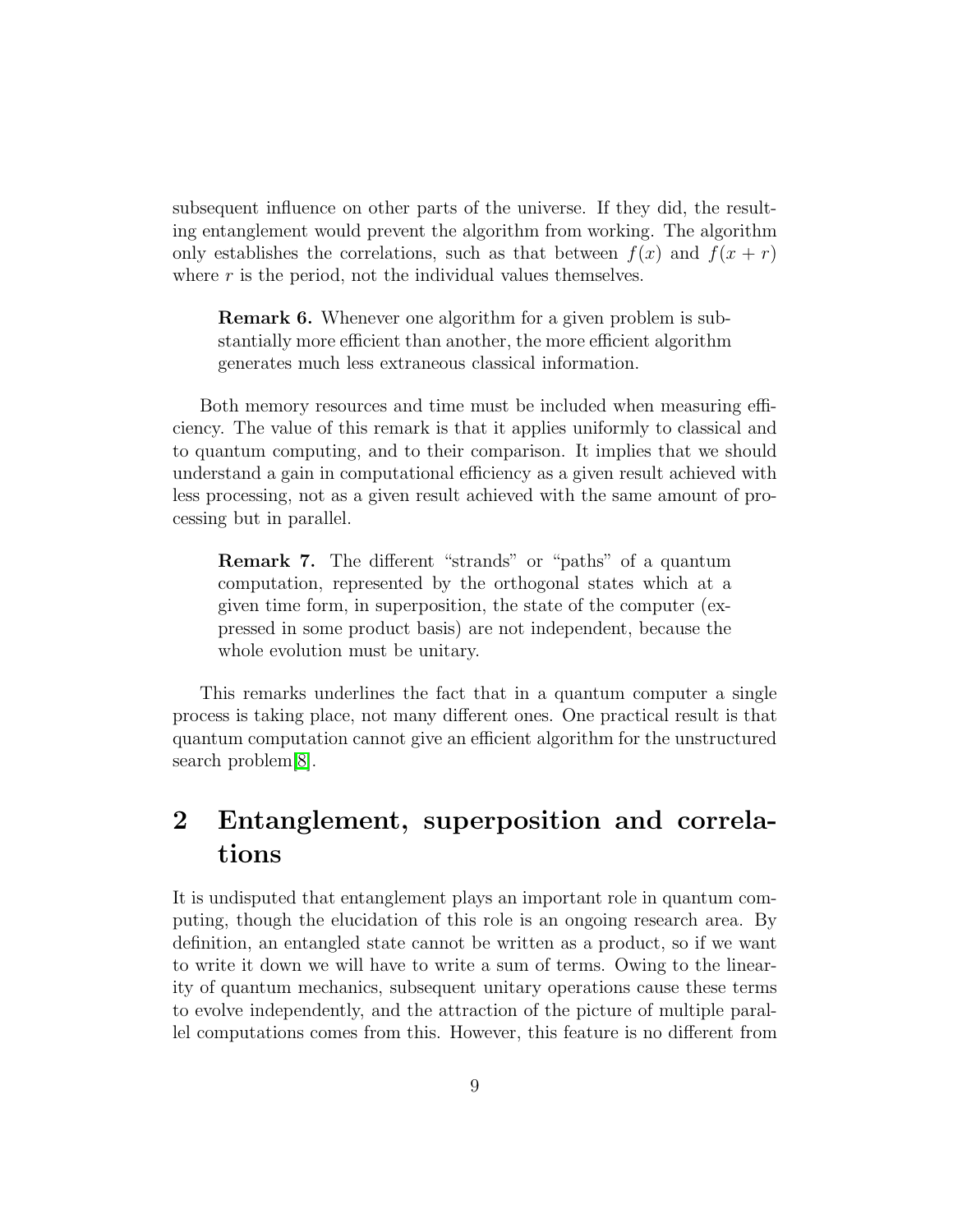what is observed in the Fourier analysis of a classical linear electronic circuit. Each Fourier component of a classical signal will there behave independently of the others, but it does not give any useful insight to talk of the different Fourier components as occupying 'parallel universes'.

The Fourier example (and others that could be given) emphasizes that superposition is not in itself the essential ingredient in quantum computation. Entanglement is, on the other hand, the essential difference between the states on the right hand side of equation [\(1\)](#page-3-0) and of equations [\(2\)](#page-4-0) and [\(3\)](#page-5-0), and no known efficiency separation between quantum and classical computation does not involve the exploitation of entanglement for computational purposes.

I will now put forward an interpretational view of quantum computing which is in accord with the seven remarks above, and with what is known about entanglement.

Interpretational view. A quantum computer can be more efficient than a classical one at generating some specific computational results, because quantum entanglement offers a way to generate and manipulate a physical representation of the correlations between logical entities, without the need to completely represent the logical entities themselves.

The 'logical entities' will typically be integers. Thus, for example, in a set of qubits described by equation [\(1\)](#page-3-0), the correlation between  $f(x)$  and x is fully represented, but the values of  $f(x)$  are not. For, a measurement of the qubits in the computational basis will with certainty give a pair of results such that if one is x, the other is  $f(x)$ , for any x in the superposition, but it will only with low probability give any particular x,  $f(x)$ . Furthermore, if the qubits are to be used in Shor's period-finding algorithm, then the period of the function which the algorithm extracts is a property of the correlation between values of  $f(x)$ , not of any particular value, and when the algorithm finishes this correlation information is available, but no physical record remains of any value of x for a given  $f(x)$ . This is not an insignificant side-effect, because the absence of a record of any  $x$  arises from an interferometric cancellation which is essential to the success of the algorithm.

Note also that the interferometric cancellation is only possible if the terms in the sum are parts of a single entity, i.e. the single, coherent, state of a system isolated in such a way that it does not leave 'which path' information through entanglement with other systems. In common with remark 7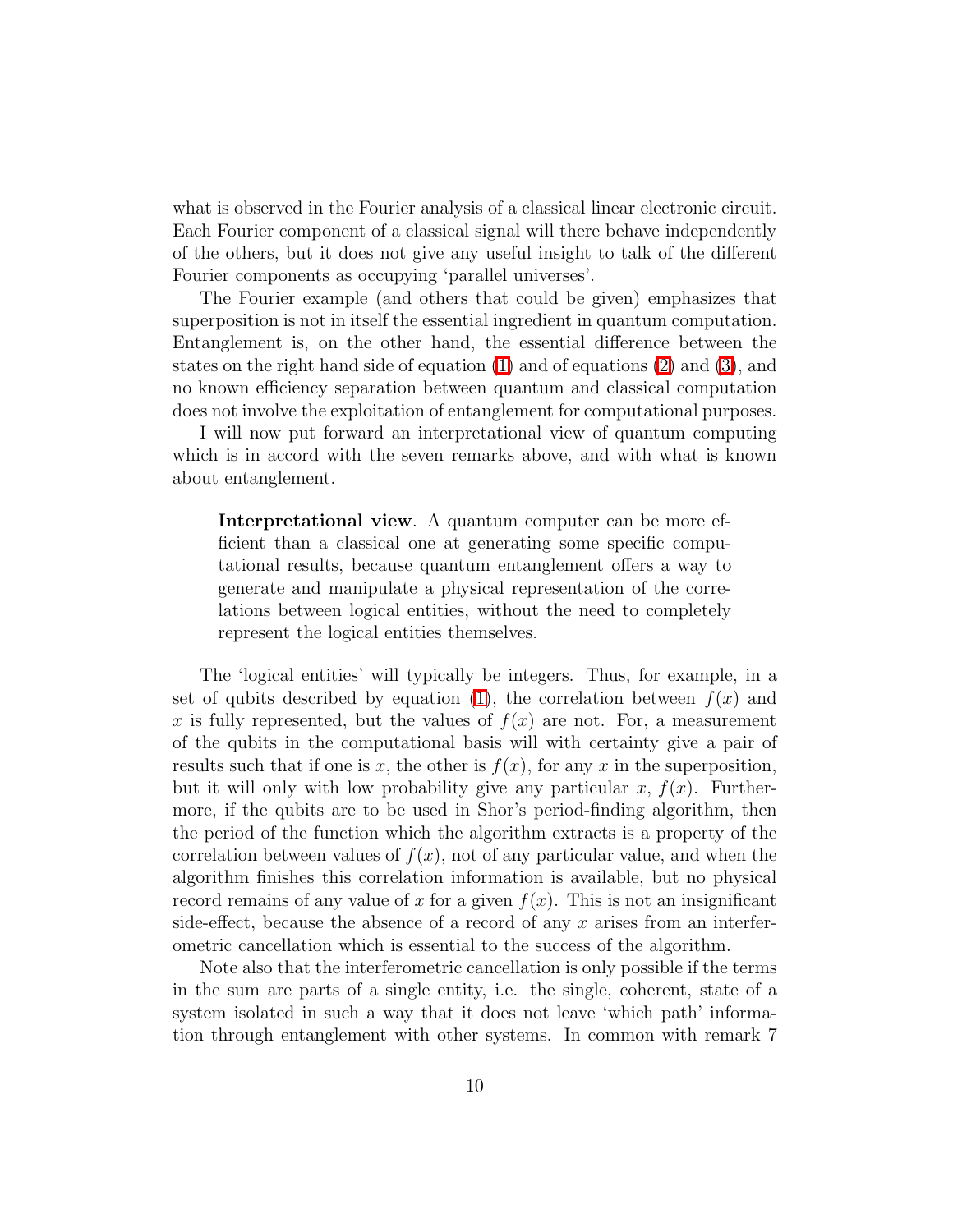above, this emphasizes that the terms in the superposition do not each have a separate existence, and therefore should not be described as if they did.

The EPR experiment, in the form as analyzed by Bell, emphasizes that entanglement leads to a degree of correlation beyond that which can be explained in terms of local hidden variables. In order that these correlations are consistent with special relativity (i.e. that they cannot be used for fasterthan-light signaling) it is necessary that they appear 'hidden' in two sets of measurement results which are random when either set is examined without the other. This combination of correlation and randomness is a further example of what I mean by a physical state which can represent correlation without representing information about the correlated entities (except in so far as this is logically necessary to represent information about their correlation).

To conclude, the basic fact which quantum computers take advantage of, is that multi-partite entanglement offers a way to produce some computational results without the need to calculate a lot of 'spectator' results. For example, we can find the period of a function without calculating all the evaluations of the function; we can find a specific property of a quantum system (such as an energy level) without also finding the complete wavefunction; we can communicate some shared aspect of distributed information without transmitting as much of the information as we would otherwise need to.

The impression of vast parallel computation in [\(1\)](#page-3-0) is a false impression engendered by an imperfect mathematical notation. It might be argued that the mathematical notation is the only one we have, and that it carries a lot of insight into what is going on in the algorithm. The latter is true, but since we know for a fact the idea of 'vast computation' could only be true in a highly qualified sense here, and since there is other evidence to suggest vast computations are not in fact going on, therefore this impression is merely an artifact of the notation. It is noteworthy that the very fact that we can write the state using a summation symbol, rather than writing out all the components laboriously, indicates that the algorithmic information content of the state is small.

Entanglement does mean the process is of a subtle type not available to any classical system. Therefore the computation process, though not exponentially large, is unavailable to classical computers.

The answer to the question 'where does a quantum computer manage to perform its amazing computations?' is, we conclude, 'in the region of spacetime occupied by the quantum computer'. Nonetheless, the quantum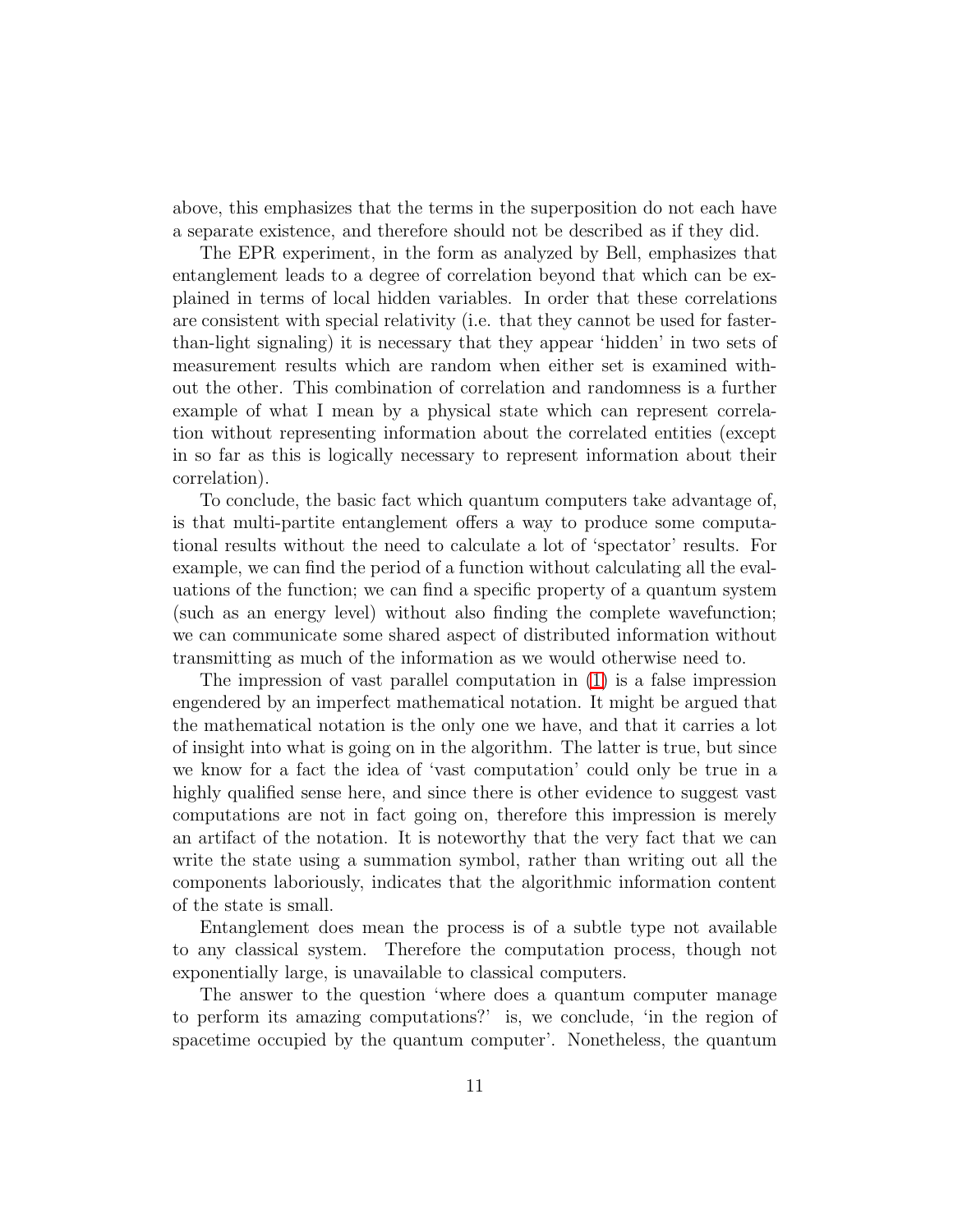computer's evolution is a subtle and powerful process, and one might want to convey this fact by invoking the image of an 'exploration of parallel universes'. However, since the concept of 'parallel universes' implies a computational power which is not in fact present in quantum computation, I feel such an image obscures more than it illuminates.

The right way to describe the efficiency of quantum computation is, I have argued, that entanglement provides a way to represent and manipulate correlations directly, rather than indirectly through a manipulation of the correlated entities.

Finally, if the state vector notation of [\(1\)](#page-3-0) is imperfect, then can we think of a notation giving further insight? A more insightful perspective in many areas of physics is that of operators rather than states. For example, take the Heisenberg picture of quantum mechanics, the creation/destruction operator description of quantum optics, and the stabilizer description of quantum error correction. We have noted that quantum algorithms which cannot be efficiently simulated classically exploit entanglement. A notation which focused on this distinction, i.e. which treated operations on entanglement measures rather than state vectors, may give a useful insight.

I acknowledge helpful correspondence with David Deutsch, Christof Zalka, and Michael P. Frank. This work was supported by EPSRC and by the Research Training and Development and Human Potential Programs of the European Union.

## <span id="page-11-0"></span>References

- [1] The many-worlds interpretation of quantum mechanics, edited by B. S. DeWitt and N. Graham (Princeton University Press, Princeton, 1973).
- <span id="page-11-2"></span><span id="page-11-1"></span>[2] D. Deutsch, *The fabric of reality* (Penguin, London, 1997).
- <span id="page-11-3"></span>[3] A. S. Holevo, in *Proceedings of the 2nd Japan-USSR symposium on prob*ability theory (Springer-Verlag, Berlin, 1973), pp. 104–119.
- [4] M. A. Nielsen and I. L. Chuang, Quantum Computation and Quantum Information (Cambridge University Press, Cambridge, 2000).
- <span id="page-11-4"></span>[5] D. Gottesman, "The Heisenberg representation of quantum computers" (1998), [quant-ph/9807006.](http://arxiv.org/abs/quant-ph/9807006)